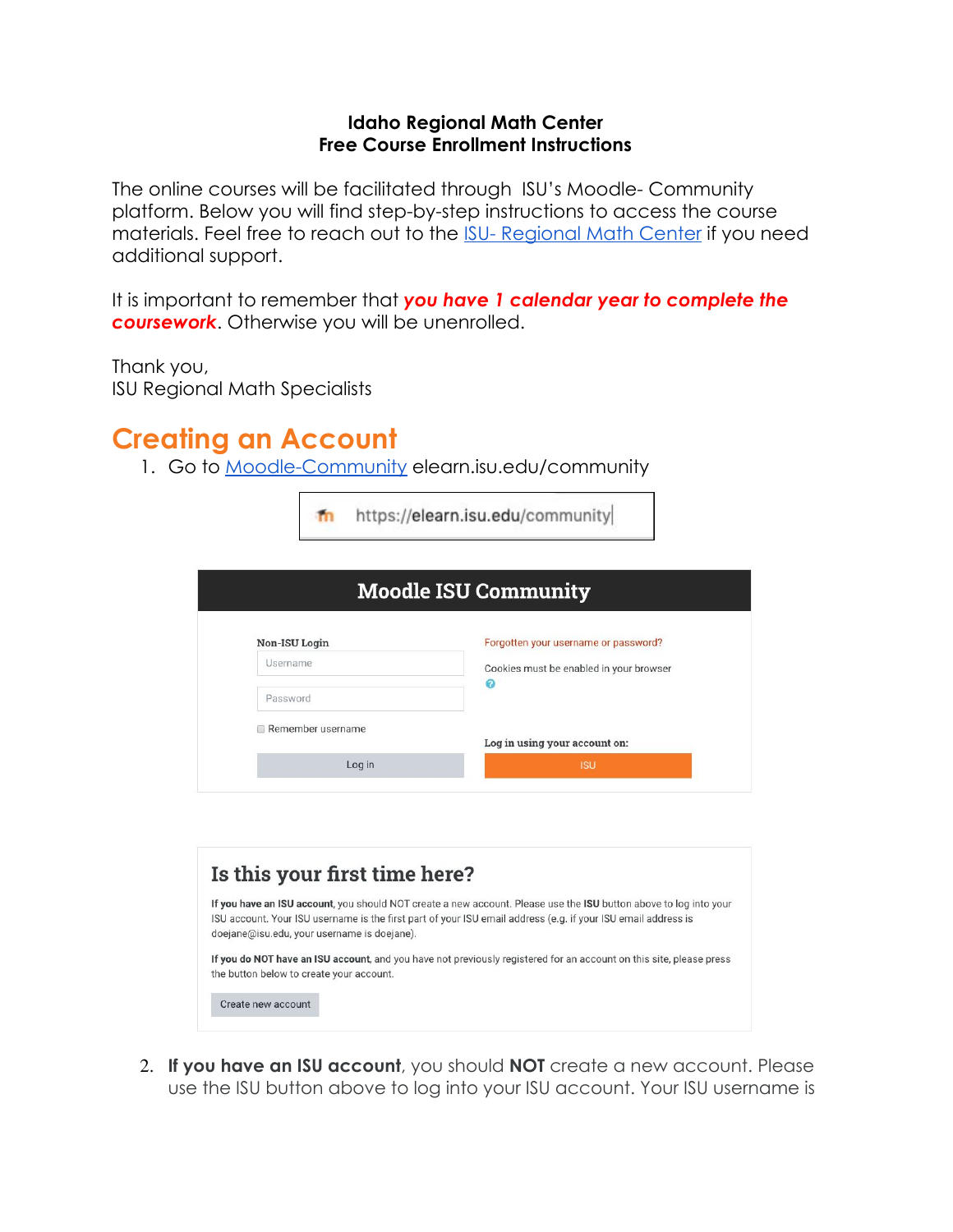the first part of your ISU email address (e.g. if your ISU email address is doejane@isu.edu, your username is doejane).

**If you do NOT have an ISU account**, and you have not previously registered for an account on this site, please press the gray button to create your account.

|                                          | If you have an ISU account, you should NOT create a new account. Please use the ISU button above to log into your   |
|------------------------------------------|---------------------------------------------------------------------------------------------------------------------|
|                                          | ISU account. Your ISU username is the first part of your ISU email address (e.g. if your ISU email address is       |
|                                          | doejane@isu.edu, your username is doejane).                                                                         |
|                                          | If you do NOT have an ISU account, and you have not previously registered for an account on this site, please press |
| the button below to create your account. |                                                                                                                     |
|                                          |                                                                                                                     |

### 3. Login to your account.

| <b>Moodle ISU Community</b> |                                         |  |
|-----------------------------|-----------------------------------------|--|
| Non-ISU Login               | Forgotten your username or password?    |  |
| Username                    | Cookies must be enabled in your browser |  |
| Password                    |                                         |  |
| Remember username<br>$\Box$ | Log in using your account on:           |  |
| Log in                      | <b>ISU</b>                              |  |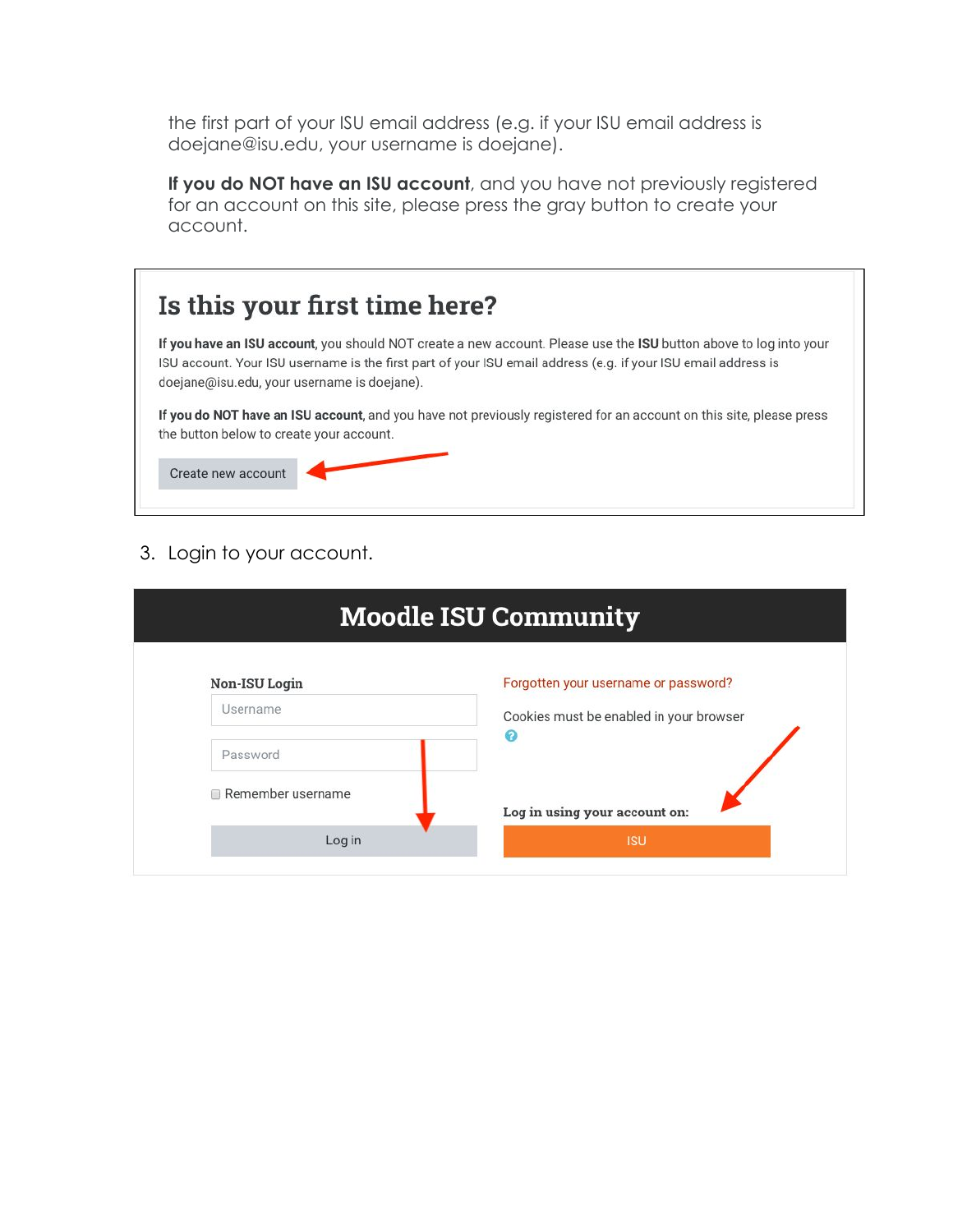## **Accessing the Course**

1. Navigate to Site Home by clicking on the button in the left panel. If this panel is not visible, click the 3 lines in the upper left corner to view the panel.



2. Your page should look something like this.

| <b>Idaho State</b><br>University     |                                                                                                                                                                                                    | <b>ACADEMIC MOODLE ISU-</b> | ANGELA GODFREY<br>◆<br>$\bullet$                                        |
|--------------------------------------|----------------------------------------------------------------------------------------------------------------------------------------------------------------------------------------------------|-----------------------------|-------------------------------------------------------------------------|
| <b>@</b> Dashboard                   | <b>Moodle ISU Community</b>                                                                                                                                                                        |                             |                                                                         |
| <b>W</b> Site home                   |                                                                                                                                                                                                    |                             | Main menu                                                               |
| m Calendar                           | Welcome!                                                                                                                                                                                           |                             | Site announcements                                                      |
| Private files                        | Moodle ISU Community is for ISU non-academic use.                                                                                                                                                  |                             | START College Success - Cherisse Brown                                  |
| ₹ My courses                         | If you need to enroll in a course, contact the course coordinator or faculty member for instructions.<br>Faculty can request a new course space by submitting a Moodle ISU Community Site Request. |                             | Spring 2020<br>START Math Reasoning Spring 2020                         |
| NumeracyProject                      | If you are looking for ISU academic courses, please visit Academic Moodle ISU.                                                                                                                     |                             | START Research Spring 2020<br>START Writing Course Evaluation - Corinna |
| BookStudy-MathTeacher                |                                                                                                                                                                                                    |                             | <b>Barrett Percy Spring 2020</b>                                        |
| BookStudy-                           | Site announcements                                                                                                                                                                                 | Subscribe to this forum     |                                                                         |
| RoutinesforReasoning                 | (There are no discussion topics yet in this forum)                                                                                                                                                 |                             |                                                                         |
| EDUC5598P-GRodriguez-<br><b>MISC</b> | <b>Courses</b>                                                                                                                                                                                     |                             |                                                                         |
| i <sup>●</sup> MBF-AGodfrey-MISC     |                                                                                                                                                                                                    | Collapse all                |                                                                         |
|                                      | <b>Example School District</b>                                                                                                                                                                     |                             |                                                                         |
|                                      | C Asmus Dual Astronomy                                                                                                                                                                             | $a_i$ i                     |                                                                         |
|                                      | <b>&amp; Asmus Dual Biology</b>                                                                                                                                                                    | $a_i$ i                     |                                                                         |
|                                      | <b>Eusiness Professionals of America</b><br>Screenshot                                                                                                                                             |                             |                                                                         |

3. Scroll to the bottom of this page to the Search bar. Type in the name of your course.



4. Click on the course title.

| Search results: 1                               |                                                                                                                                                                                                                                                                                 |
|-------------------------------------------------|---------------------------------------------------------------------------------------------------------------------------------------------------------------------------------------------------------------------------------------------------------------------------------|
| <sup>®</sup> K-3 Emergency Online TMT           |                                                                                                                                                                                                                                                                                 |
| $\sim$ $\sim$<br><b>Teacher: Angela Godfrey</b> | In response to concerns surrounding the COVID-19 pandemic, we have worked to provide a fully online version<br>of the Teaching Mathematical Thinking course for only this year. We have received approval to facilitate this<br>temporary model.                                |
|                                                 | After completing this course, participants will know and be able to:                                                                                                                                                                                                            |
|                                                 | . Understand various strategies and mathematical models, thereby increasing the capacity to assess and<br>advance student reasoning.<br>• Anticipate, analyze, and make connections between student mathematical ideas to deepen understanding of<br>topics at this grade-band. |
|                                                 | . Examine the characteristics of tasks and teaching practices that promote student reasoning and problem<br>solving.                                                                                                                                                            |
|                                                 | • Develop an understanding of numeracy concepts and operations with whole numbers and fractions.                                                                                                                                                                                |
|                                                 |                                                                                                                                                                                                                                                                                 |